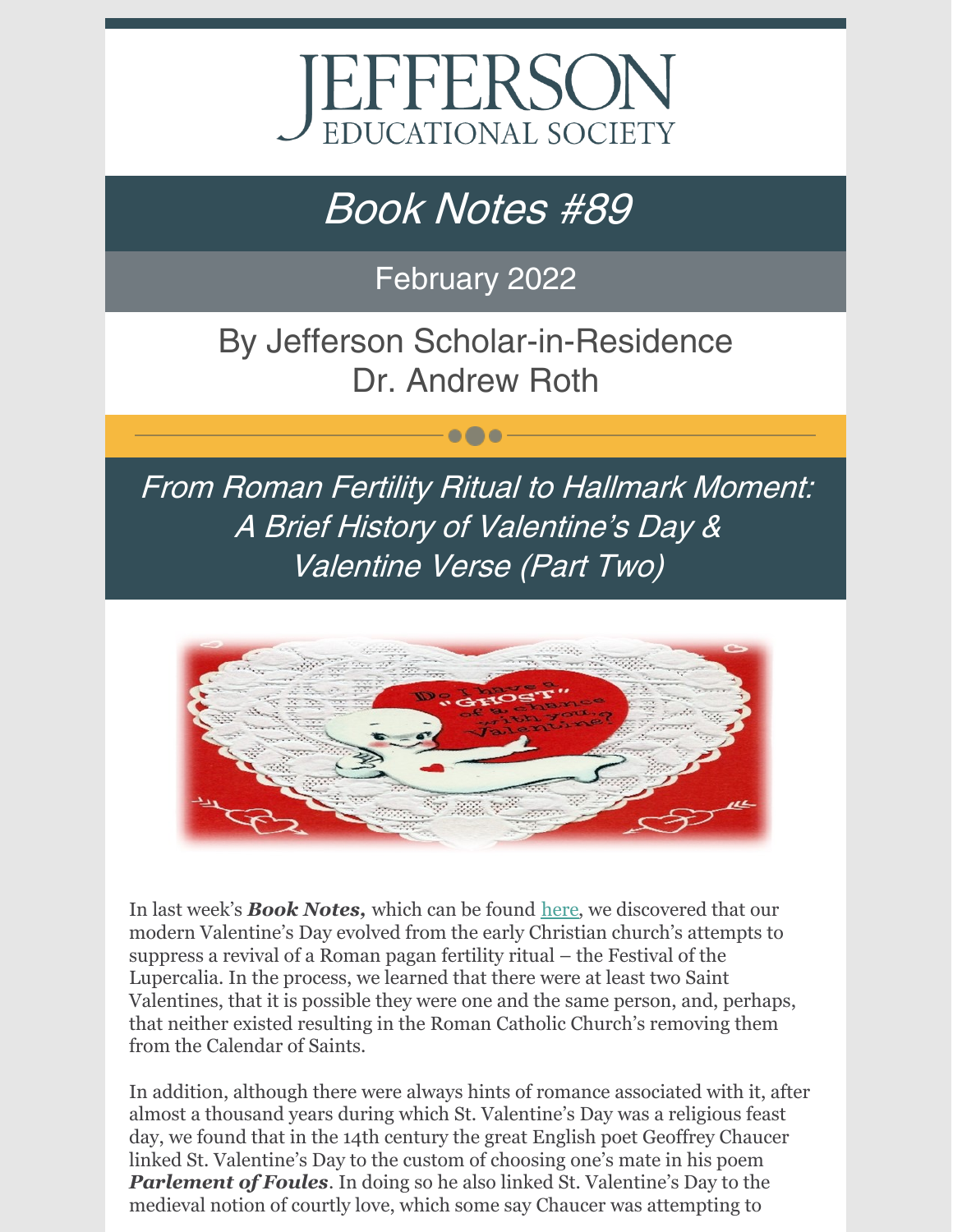satirize.

Regardless, as attested to over the next several centuries by innumerable love poems and other cultural practices, St. Valentine's Day became the locus of a notion of love characterized by highly charged emotional, romantic, and sexual yearnings. Among the cultural practices were the common folks' rural revelries in which pairs of lovers were chosen by lot before a day and night of raucous partying; at the other end of the social scale, the aristocracy transformed the day into one of courtly seduction and elaborate gift giving.

As a result, St. Valentine's Day lost its saintly character and became a harbinger of the changing meaning of the word *secular,* which originally meant a member of the clergy not living in a monastery and therefore not bound by religious rule. As a holiday of romantic and sexual hijinks, feasting and gift giving, Valentine's Day pointed in the direction of "secular's" evolving meaning "denoting attitudes, activities, or other things that have no religious or spiritual basis" and leading to a "doctrine that morality should be based on the well-being of man *(sic)* in the present life, without regard to religious belief or a hereafter." [1]

It was no longer St. Valentine's Day, but simply Valentine's Day. The meaning of the word itself had changed from identifying a Christian saint to referring to the romantic object of one's affections; in short, its focus changed from saint to lover. And then, we'll shortly see, it changed again in the 19th century to mean a postcard or greeting card sent to a person for whom one had affection and respect, like teachers, moms, children, wives, and lovers.

Today we'll explore how that last change occurred leading to our current notion of Valentine's Day: the gifting of 36 million heart shaped boxes of chocolate, the global sending of more than a billion Valentine's Day cards – *Valentines*, and Americans spending almost \$20 billion on gifts, cards, and flowers.

That transformation began in the 18th century with the rise of *sentimentalism*. Emerging in England in the mid-to-late 18th century as a reaction against the Enlightenment's prioritizing of reason and rationalism above all other ways of knowing, literary sentimentalism or "sensibility" prioritized feeling. Sentimentalism gave priority of place to expressions appealing to sentiment, especially "the tender emotions and feelings, as of love, pity, or nostalgia." [2] Philosophically, it was a precursor of the Romantic Movement's rejection of rationalism in favor of other more intuitive and emotional ways of furthering human understanding of God, nature, and human moral behavior.

Early examples of sentimental writing were Samuel Richardson's novel *Pamela, or Virtue Rewarded*. Sometimes called the first English novel, *Pamela* tells the story of a servant girl and the man who tries to seduce her, who, failing that, marries her. More pointedly, sentimentalism found its triumphant emergence in Laurence Sterne's *A Sentimental Journey* which recalls the various adventures, usually amorous, of its narrator the Rev. Mr. Yorick as he travels through France and Italy. Rather than the usual travel writing stress on classical learning and objective description of local curiosities, Sterne focused on his personal feelings and emotions. Sterne made his subjective reaction to what he experienced the focal point of his novel. It was not what he thought that mattered, but what he felt – "sensibility" counted more than "sense."

In the Anglo-American experience, no author more fully expressed the triumph of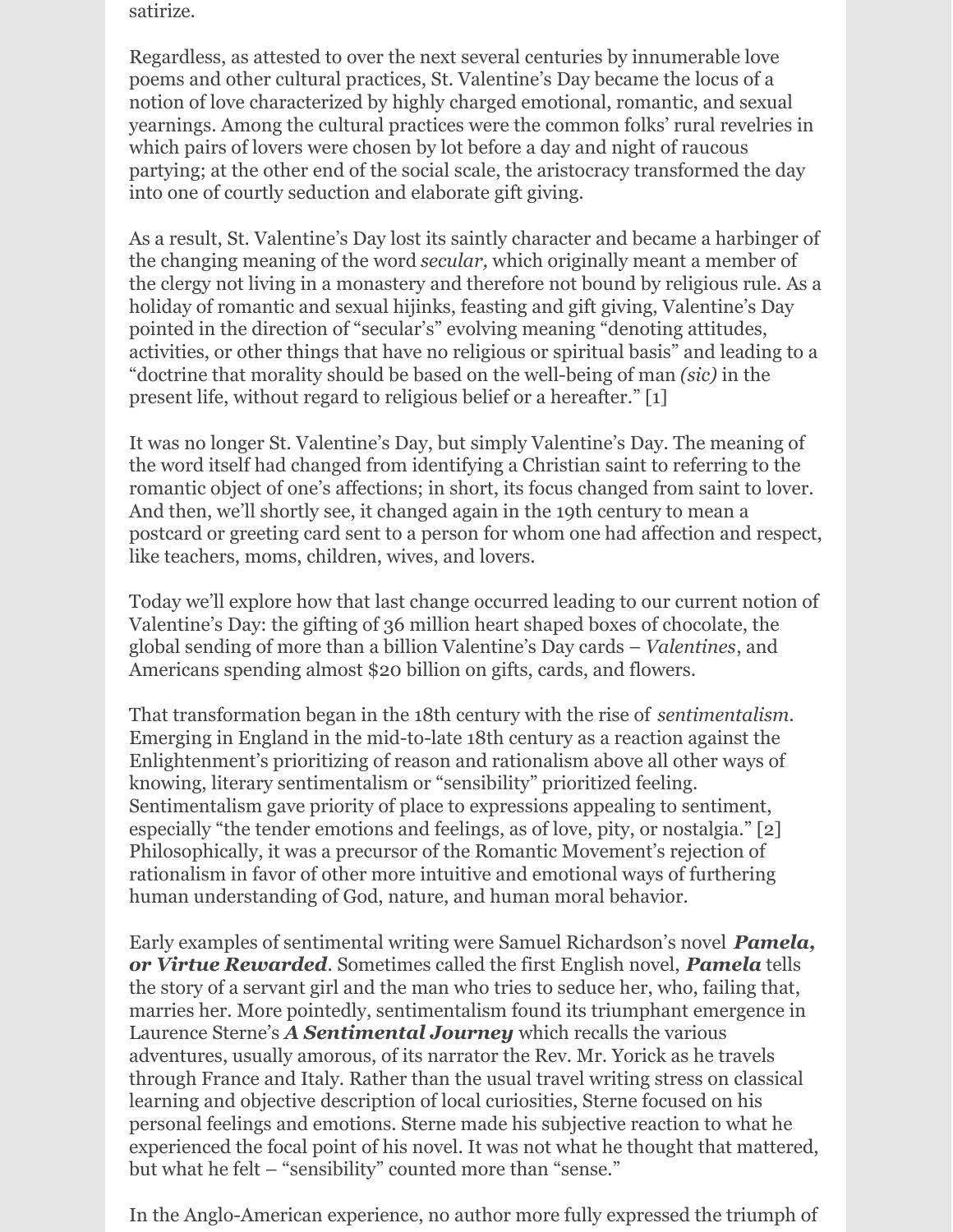this philosophy than Jane Austen. Her novels *Pride and Prejudice, Mansfield Park, Northanger Abbey,* and *Emma* epitomized compassion and feeling as desirable character traits in the newly emerging middle-class. But Austen, whose novels seethe with a suppressed sexuality, knew that feeling had to be tempered with rational calculation, for in a world in which women's only economic opportunity was marrying well, the choice of a marriage partner was too critical to leave to emotion alone. In her *Sense and Sensibility,* the Dashwood sisters Elinor and Marianne learn to balance their temperaments – Elinor the rationalist ("sense") learns to trust her feelings and Marianne the Romantic ("sensibility") learns to tame her emotions with a tinge of prudence. In so balancing, Austen provided the stage for Valentine's Day's next iteration as a holiday of domestic love.

By Austen's time and the torturously oblique courtships she describes, there was a well-established tradition of sending homemade Valentine "cards" to a lover or to someone whom one was courting, such as this example:



But there was a problem. Frequently, the sender did not know what to say or how to say what they wanted to say. Into this breech stepped enterprising scribblers and publishers who produced works such as the *Gentlemen's Valentine Writer* or the *Bower of Cupid.* They were pamphlets with readymade verses for the tongue-tied. Such as this verse from *The Young Man's Gentlemen Writer:*

Since on this ever happy day, All nature's full of love and play yet harmless still if my design, 'tis but to be your valentine.

My dear heart which you behold Will break when you the same unfold Even so my heart with love sick pain Sure wounded is and break in twain. [3]

So, in Jane Austen's world Valentine's Day became domesticated. It was evolving into a decorous, socially acceptable holiday in the middle-class courtship ritual. "Valentine" was again changing its meaning from lover or beloved to meaning a card or message sent to a lover or beloved. The cards were homemade; the sentiments sometimes homemade, but often copied from a book or pamphlet of verses sold for the occasion. It remained a handcraft home hobby until a revolution occurred in Great Britain in the 1840s.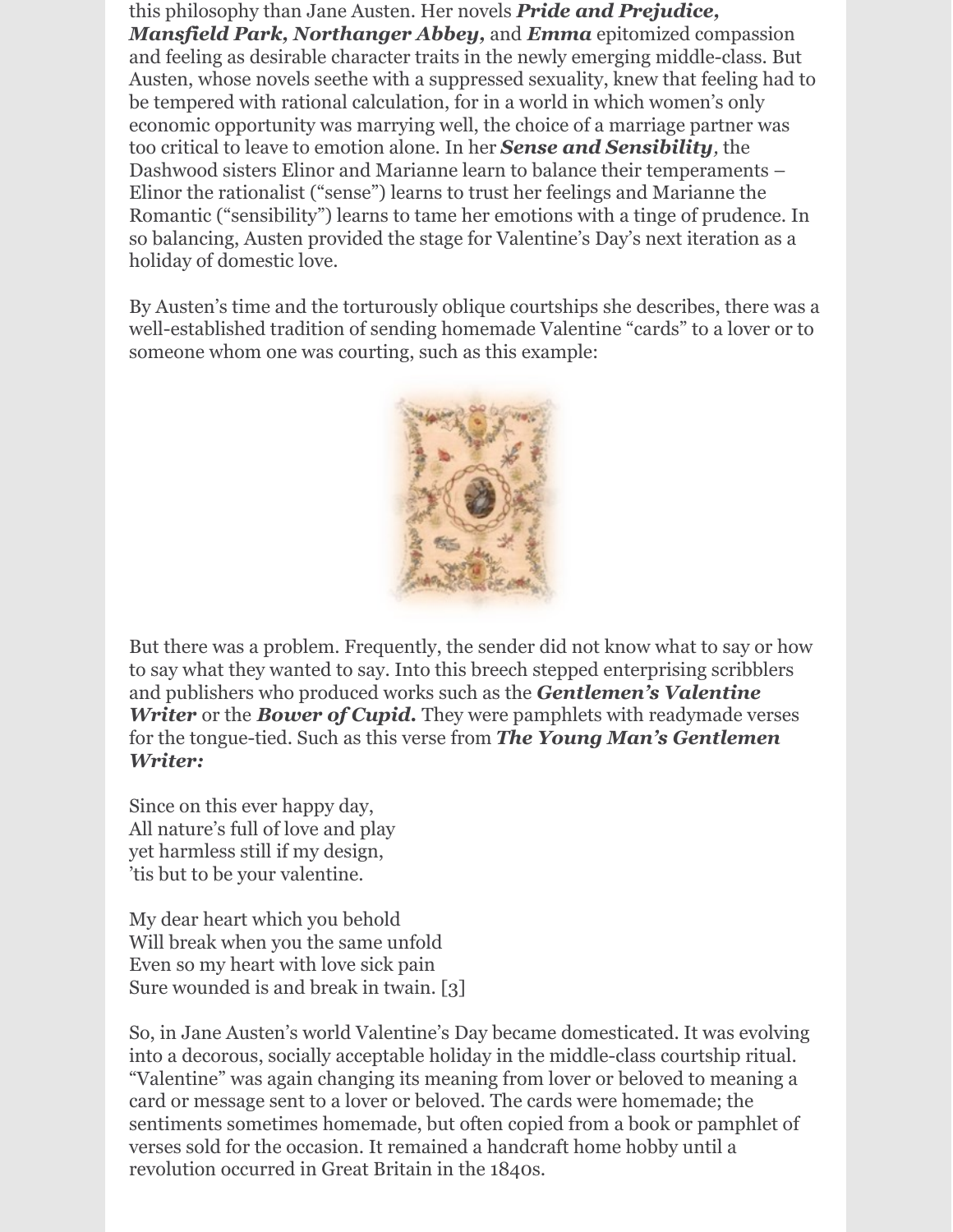

The revolution was both a media and a cultural revolution. Its effects were also unintended. It was Sir Rowland Hill's postal reform act of 1840. Hill thought that if the cost of sending a letter was reduced, the volume of letters sent would increase thereby increasing revenue to the national treasury. In effect, he invented the modern postal service. [4] He was right. What he didn't see is that in the process he would create a cultural revolution and re-invent Valentine's Day (among other holidays and cultural customs). When the one-penny Penny Black postage stamp was issued in 1840, Hill set in motion a cultural shift in communications and social behavior that reverberates down to today.

Its impact on how Valentine's Day was celebrated was immediate and vast. In 1835 there were an estimated 60,000 Valentine cards mailed in Great Britain; in 1841, 400,000; and, by 1871, approximately 1.2 million – in 30 years an increase by a factor of 19 or not quite 2,000 percent! [5] In addition to the postal deluge, Hill inadvertently created a new industry – the greeting card industry, which sprang into existence to fulfill the new and crushing demand for Valentine's cards. London stationers quickly capitalized on the new demand for Valentine cards. They created a craft industry in which scores of women created handmade cards in their factories and shops. Charles Dickens called these factories "Cupid's manufactory." [6]

The new custom of exchanging Valentine's cards quickly crossed the Atlantic to the new American republic in which there were few holidays. In the early 19th century, the only generally celebrated American holidays were the Fourth of July, Washington's Birthday, New Year's Day and an erratically celebrated Christmas and Thanksgiving. Americans seized on the new holiday with a "general mania for Valentines" being reported at Yale University in 1840. The mania was for Valentine cards, the undergrads sending them to one another and their significant others in town and at home. [7] The Valentine cards, however, were either hastily homemade efforts with a few lines scribbled on a piece of paper or poor-quality manufactured cards. When Esther Howland of Worcester, Massachusetts received a Valentine's card from one of her father's colleagues, she thought to herself "I can do better than this." [8]

She did.

Howland was a member of an old New England family. An ancestor was on the Mayflower. Her mother, also named Esther Howland, wrote *The New England Economical Housekeeper and Family Receipt Book* (a cookbook); her father, Southworth Howland, owned a stationer's shop in Worcester and sold his goods throughout New England. Esther herself was one of the first American women to graduate from college. She graduated from Mount Holyoke Women's Seminary, now Mount Holyoke College, in 1847.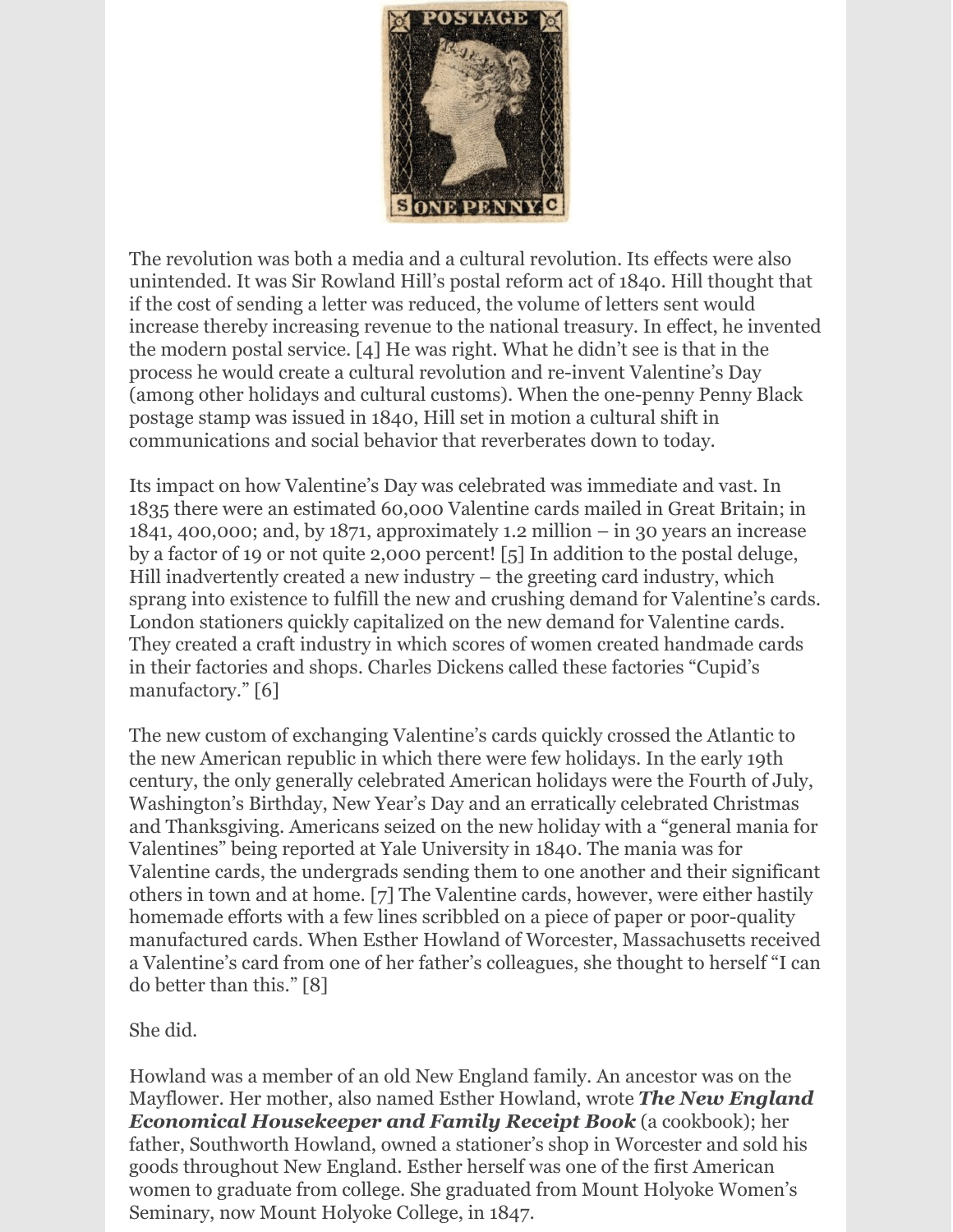When she received that mediocre Valentine card, Esther had an idea. Familiar with the fancy, handcrafted and lacey cards imported from England, she conceived the notion of creating an American card to compete with the imports. She convinced her father to buy her supplies, she made a dozen samples which she convinced her salesman brother, who worked for their father, to take with him on his next sales trip. She hoped for a small return of maybe \$200 in orders, but when she received over \$5,000 in orders, she knew she was in business. First on the third floor of the family home, then in a building she bought in town, Esther employed local women to work for her in the assembly line business she created. Howland would create the prototype card, then the women meticulously copied each by hand. She hired other women to help with packaging and distribution. She incorporated herself as the New England Valentine Company. She extended her line of cards to include other holidays. Howland became the *"Mother of the American Valentine"* and eventually the American greeting card industry.

Howland's Valentines were works of art. Today the largest collections are at the Hallmark Museum in Kansas City and at the Metropolitan Museum of Art in New York City. Here are three examples of Howland Valentines:



While Howland's cards dominated in the upscale portion of the Valentine card market, other 19<sup>th</sup>century Valentine card types included penny postcards, which fueled mass consumption and made the holiday accessible to all. An example is "Cupid," a two-card set in which in the first card of a man and woman in formal dress sit discreetly apart on a sofa while Cupid whispers in the man's ear "Do it now" and in the second card the couple embrace in a long kiss as Cupid slinks away smirking a grin of triumph.

There were also satiric cards called "Vinegar Valentines" in which lovers were jilted, henpecked husbands berated, and other annoying people given their comeuppance. A sample includes a card in which a woman hands a man a lemon inscribed "To My Valentine." The rest of the copy says:

Tis a lemon that I hand you And bid you now 'skiddoo' Because I love another – There is no chance for you. [9]

Or another, in which a be-aproned "Henpecked Husband" is scolded:

The way you brag in the saloons You'd think you were the boss in the house,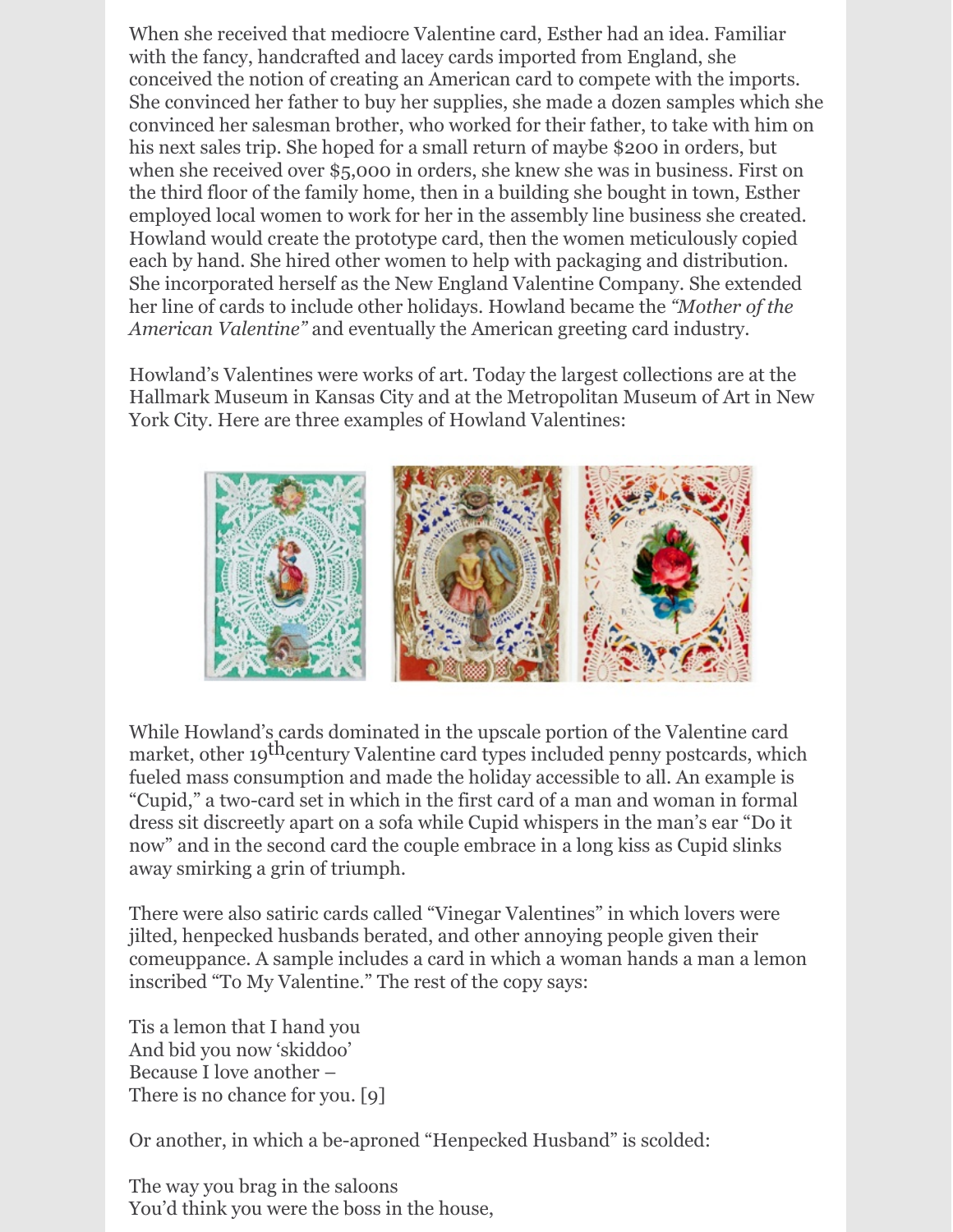But in the house you wash the dishes And keep as quiet as a mouse. [10]

And there were racy, slyly suggestive Valentines, which by 21st century standards are very tame. A brief sample includes "The Way to Kiss" in which a Victorian gentleman leans over a chaise to kiss a reclining woman in her nightdress as she lifts her head to meet his kiss; or another in which a perky young girl sits alone upon a two-seat sofa as the cutline reads, "Parking permitted evenings by appointment"; or yet another in which a couple ride in an early model automobile, the bug-eyed male driving, the eagerly smiling woman's arm draped around his shoulder as the tagline reads: "You can go as far as you like with me."

But Valentine cards, whether high art, like Esther Howland's, or penny postcards playing cute variations on Cupid and boy-meets-girl, or vinegar cards taunting jilted lovers, grouchy spouses and others with various shortcomings, or racy cards with slyly sexual insinuations, were not the most important cultural shifting impact Valentine's Day had on 19th century America. As Leigh Eric Schmidt details at some length that the most important impact may have been on consumer culture and America's shopping habits. [11] Prior to Valentine's Day's ascendance in the middle of the 19th century, there had not been a nationally recognized gift giving day. Christmas in any approximation of the way 21st century Americans know it did not develop in America until the early and middle 20th century. While Americans had exchanged minor gifts on Christmas, in the 19th century the major gift giving day was either New Year's Day or more personal observances such as birthdays and anniversaries.

Beginning in the 1840s and 1850s, Valentine's Day changed that as it became America's gift giving day. Although on a much more limited basis, that we still exchange gifts on Valentine's Day is an echo of that older custom. It can be argued, as Schmidt does, that Valentine's Day created the American custom of exchanging gifts on holidays. It also changed the way Americans shopped. Beginning with T.W. Strong Publisher and Engraver in New York City and Turner and Fisher's Emporium in Boston, Valentine's Day gift giving did three things: 1) it created the notion of gift giving as an integral part of the holiday; 2) it created the concept of the department store and mass display advertising to stimulate consumption and 3) it made shopping a woman's province.

Prior to the 1840s and the 1850s, most gifts were handmade objects or consumables made at home; after that period, they were manufactured items purchased in stores. Stores evolved from comparatively simple "notions" stores selling cards, personal grooming items, and small gifts to large department stores selling elaborate items for personal consumption. This change was driven by the consumer demand created by mass advertising in the newly emerging mass distribution newspapers. Gifts evolved from something very personal to tokens of style signifying that both the purchaser and the recipient were attuned to the *au courant* trends of the day. And, lastly, and perhaps most importantly, holiday gift shopping became the domain of women, who could now shop unattended in the previously all-male environment of the city's commercial emporiums, an oldfashioned word for department store.

In short, the new American holiday of Valentine's Day driven by the combination of shrewd retailers, the new industry of persuasive advertising in newspapers (the penny press), "flyers" (cheap, throwaway handbills) and large-scale billboards created American consumer culture. And, in the process, began American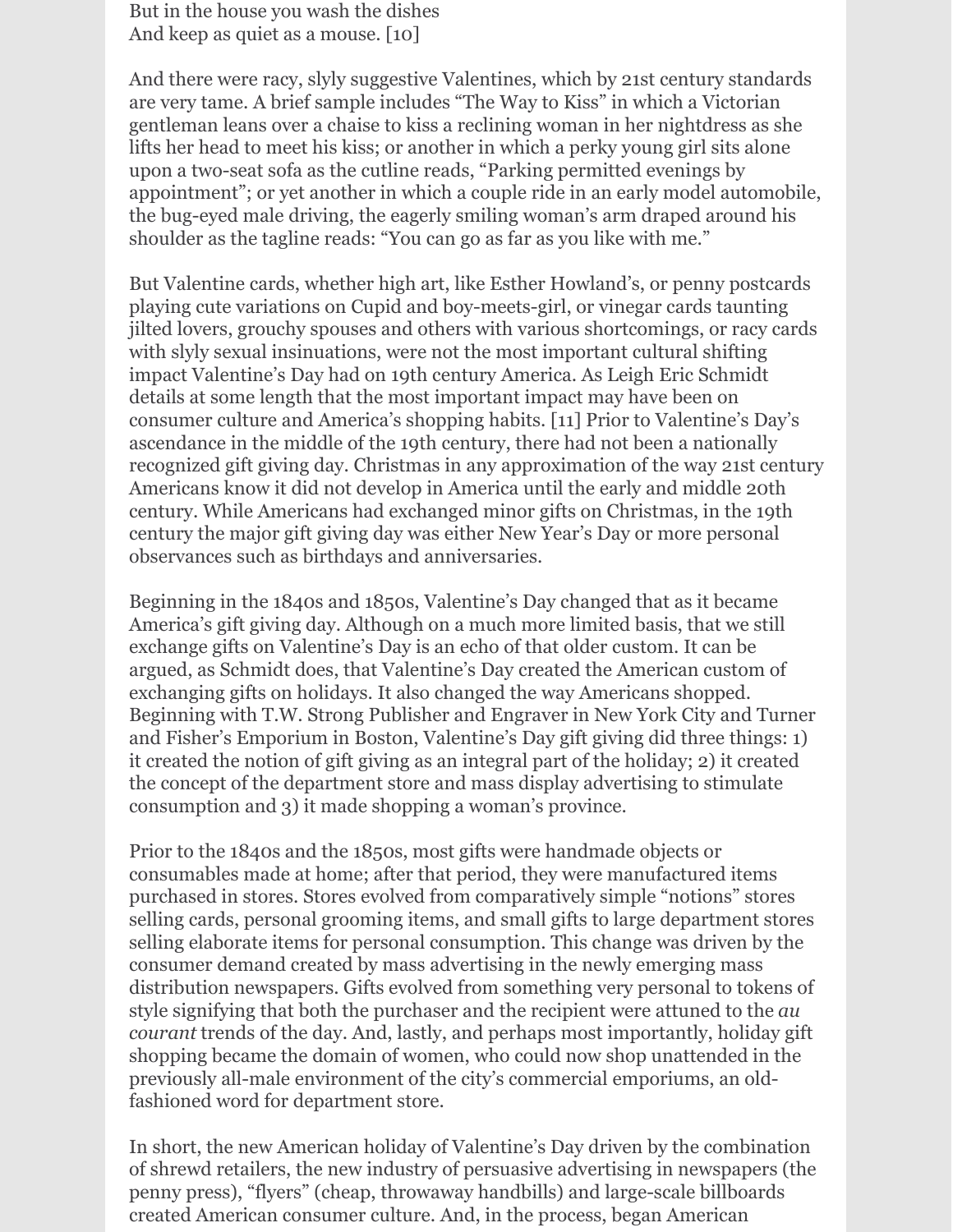women's liberation from the confinement of home and hearth.

How did chocolate become associated with love and romance? Who originated heart-shaped boxes of chocolate candies as a Valentine's Day gift?

According to legend, which modern chemists have debunked, chocolate is an aphrodisiac. Nonetheless, popular culture and consumer buying habits persist in thinking chocolate the perfect confection to offer one's beloved. Its erotic overtones are ancient, but they might have reached their peak, so to speak, with Madame du Barry, the 18th century French courtesan and mistress of King Louis XV. Du Barry began each morning with a cup of cocoa. [12] Presumably not at breakfast, she is alleged to have offered her lovers cocoa mixed with amber to increase both their ardor and their stamina. In American popular culture, a box of chocolate's erotic overtones was most memorably portrayed in the 1934 film *Dinner at Eight* in which screen siren Jean Harlow, bedecked in silk lingerie while lounging in an oversized bed, salaciously eats chocolate while teasing her just off-screen lover. [13]

Heart-shaped boxes of chocolate have a bit more prosaic origin. In 1824, John Cadbury founded Cadbury Chocolates in Birmingham, England. His son Richard Cadbury introduced heart-shaped boxes of chocolate as Valentine's gifts in 1868. [14] Russell Stover Chocolates started in Denver in 1923 with homemade heartshaped boxes of chocolate. [15] From these rather humble origins, Valentine's Day chocolate sales have soared to 58 million pounds of chocolate, 36 million heartshaped boxes of chocolate and total sales of about \$1.7 billion dollars spent on Valentine's chocolate! [16]

The complete domestication of Valentine's Day as an American holiday occurred in the early 20th century with the rise of Joyce C. Hall and his brothers who founded Halls Department Store in Kansas City in 1913. [17] One might more accurately say, Joyce C. Hall began the "Hallmarkization" of American holidays with he and his brothers' Valentine cards. Hall allegedly said, "it's the sentiment that counts" and with that philosophy plus an unrelenting quest for excellence, he and his brothers built a greeting card colossus and then an entertainment empire.

Hall, who preferred to be called J.C. rather than Joyce, was the son of an itinerant Methodist preacher who abandoned his family. J.C. Hall became a peddler at the age of nine hustling temperance handbills, then proceeded to door-to-door selling offering women's perfume. In 1905, he began selling postcards linked to holidays and by 1910 had moved to Kansas City and began selling Valentines. He and his brothers opened a small stationery store, but when in 1915 the store burned and they realized they made more money from selling greeting cards, in particular Valentines, they bought a small engraving business and began printing their own cards. And, as the saying goes, the rest is history.

They didn't use the Hallmark brand until the late 1920s. J.C. Hall noted how medieval jewelers branded their work with a "mark"; he conceived of the *"Hallmark"* brand and began using it in 1928. He solidified his company's position in American folklore in 1944 when Hallmark began using one of the most famous slogans in American advertising history, *"When you care enough to send the very best."* With Hallmark's focus on sentiment, family, and home, the Hallmark approach redefined Valentine's Day as a domestic holiday of family, friends, and others deserving of appreciation and care – most famously teachers. In so doing, Valentine's Day morphed yet again from a romantic holiday to a more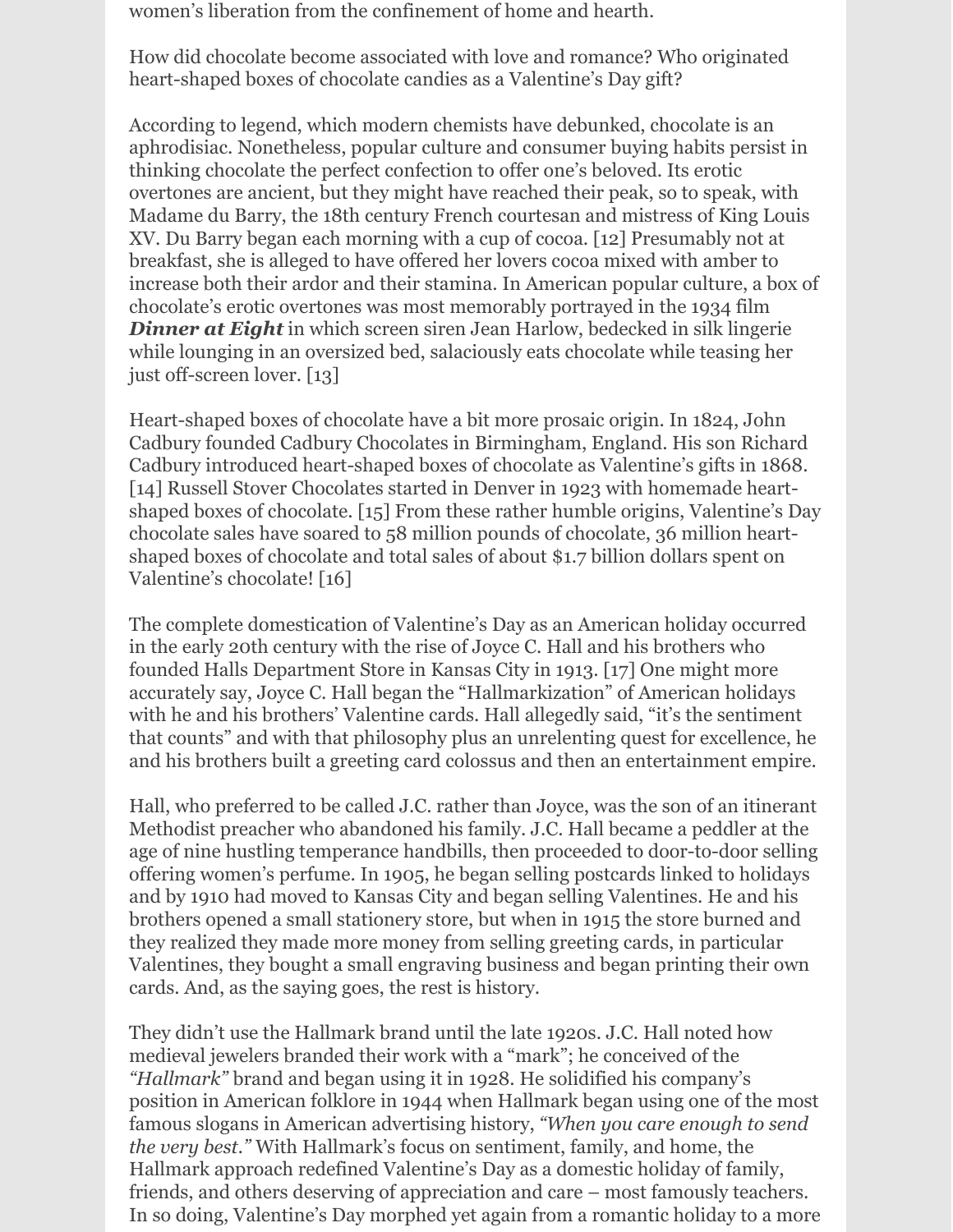general holiday of goodwill joining Thanksgiving and Christmas as America's "feel good" trinity of holidays.

Although it is not the original Hallmark Valentine card, this one dates from the 1910s:



And with that, we end where we began in [Part](https://www.jeserie.org/uploads/Essays/Book Notes 88 From Roman Fertility Ritual to Hallmark Moment.pdf) One of this two part *Book Notes* on the history of Valentine's Day celebrating a holiday that no longer honors a saint, still has more than a tinge of romance about it, but now is a domestic consumer celebration in which Americans will send 36 million heart-shaped boxes of chocolate, spend almost \$20 billion on gifts, candy, flowers, wine, and fine dining, and send more than 145 million Valentine cards.

It's a long way from Lupercalia!

Still, it's a holiday based on romance and how better to express romance than through poetry. Frequently cited among the world's greatest love poems, Shakespeare's Sonnet  $#116$  – "Let me not to the marriage of true minds ..." – might, in fact, be misread. Helen Vendler, in her *The Art of Shakespeare's* **Sonnets**, argues that it is a rejoinder to a previous utterance and not necessarily the ultimate definition of true love. [18]

She might be right, to which I reply, "So what?" Authorial intention is interesting, but not in itself definitive.

For almost half a millennium, readers have found it love's consummate expression. So, concluding our tour of Valentine's Day's history, here is Shakespeare's last word on the subject:

Sonnet #116

Let me not to the marriage of true minds Admit impediments; love is not love Which alters when it alteration finds, Or bends with the remover to remove. O no, it is an ever-fixed mark That looks on tempests and is never shaken; It is the star to every wand'ring bark, Whose worth's unknown, although his heighth be taken. Love's not Time's fool, though rosy lips and cheeks Within his bending sickle's compass come;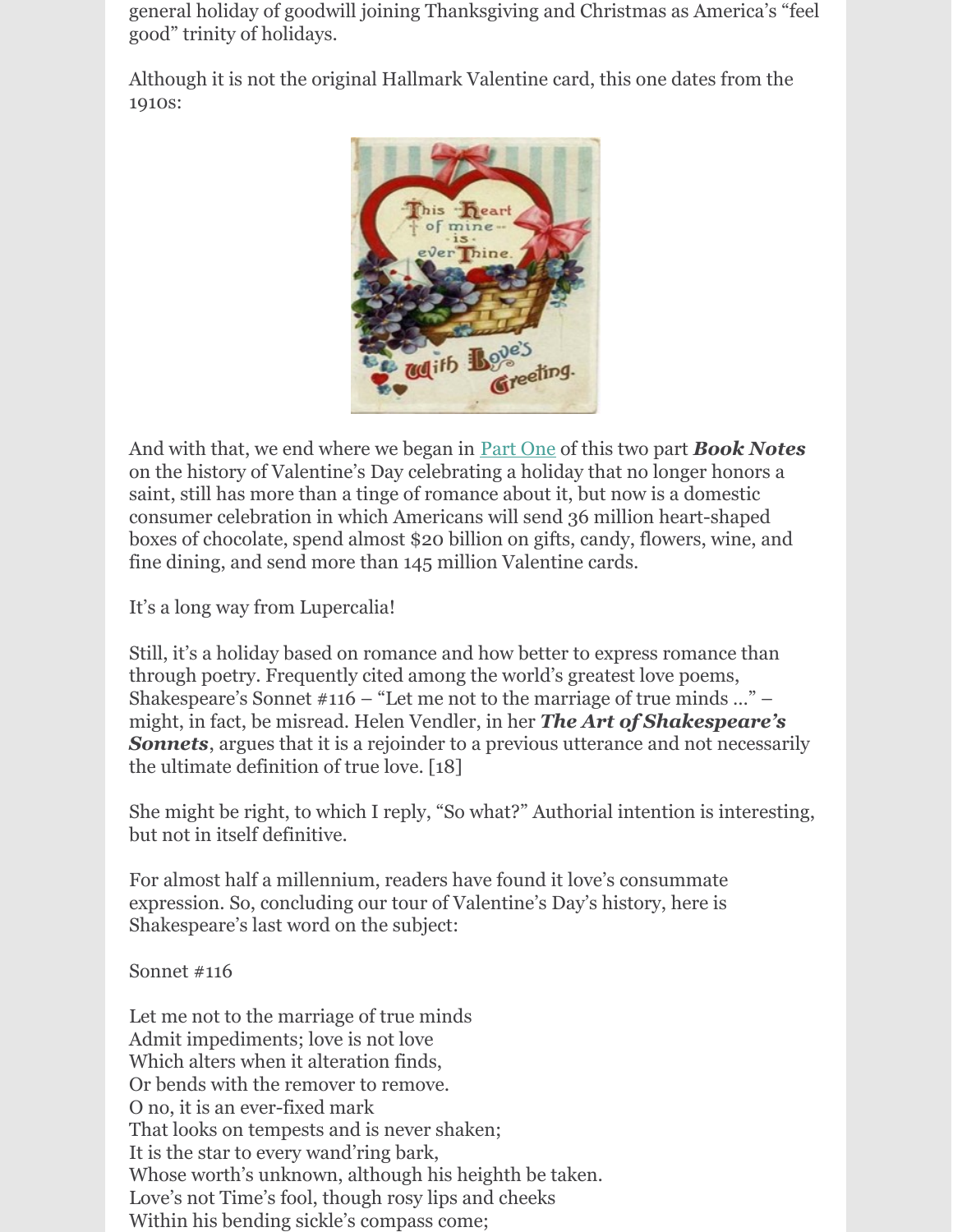Love alters not with his brief hours and weeks, But bears it out even to the edge of doom. If this be error and upon me proved,

I never writ, nor no man ever loved. [19]

For a more complete Valentine experience, replete with numerous photos and a bit of romantic music, check out the *Jef erson [Educational](https://www.facebook.com/JeffersonErie) Society's Facebook page* for my *American Holidays* series *[Valentine's](https://fb.watch/bbNTzaHWpY/) Day: A Not So Short History.*



-- Andrew Roth, Ph.D. Scholar-in-Residence The Jefferson Educational Society [roth@jeserie.org](mailto:roth@jeserie.org)

This content is copyrighted by the Jefferson 2022.

### **Photo Credits**

*"Do I Have a Ghost of a Chance…"* This [Photo](https://www.flickr.com/photos/51764518@N02/15188844302/) by Unknown Author is licensed under [CC](https://creativecommons.org/licenses/by/3.0/) BY *18th Century Homemade Valentine Card* at Julie Ratcliffe available [here](https://www.julieratcliffe.co.uk/created-with-love/) accessed February 5, 2022. *The Gentlemen's Valentine Writer* at **GardenBite.com** available [here](https://gardenbite.com/valentines-day-history-2/) accessed February 5, 2022. *Penny Black postage stamp* This [Photo](http://missdarcy.org/a-black-penny-brunch/) by Unknown Author is licensed under CC [BY-NC](https://creativecommons.org/licenses/by-nc/3.0/) *Green Howland Valentine* at **The Met** available [here](https://www.metmuseum.org/art/collection/search/775411) accessed February 5, 2022. *Dual Howland Valentine* card at **Portable Press** available [here](https://www.portablepress.com/blog/2019/02/hester-howland-valentine-queen/) accessed February 5, 2022. *"This Heart of Mine…"* at **Hallmark.com** available [here](https://ideas.hallmark.com/articles/valentines-day-ideas/history-of-valentines-day/) accessed February 6, 2022.

### **End Notes**

- 1. For a discussion of the evolving meaning of *secular*, see *"Secular"* at **Google Dictionary** available [here](https://www.google.com/search?q=secular+definition&rlz=1C1CHBF_enUS890US890&oq=secular&aqs=chrome.1.69i57j0i433i512l5j46i131i433i512j0i433i512j0i512j0i433i512.5235j0j7&sourceid=chrome&ie=UTF-8). Also, see *"Secular (adj.)*" at **Online Etymology Dictionary** available [here](https://www.etymonline.com/search?q=secular) both accessed February 2, 2022.
- 2. For a more elaborate discussion of *sentimentalism* see *"Sentimentalism"* at **Encyclopedia.com** available [here](https://www.encyclopedia.com/arts/culture-magazines/sentimentalism) and *"Moral Sentimentalism"* in the **Stanford Encyclopedia of Philosophy** available [here](https://plato.stanford.edu/entries/moral-sentimentalism/) both accessed February 5, 2022.
- 3. *"Since on this ever happy day"* at **Julie Ratcliffe** available [here](https://www.julieratcliffe.co.uk/created-with-love/) accessed February 5, 2022.
- 4. *"Sir Rowland Hill"* in the **Encyclopedia Britannica** available [here](https://www.britannica.com/biography/Rowland-Hill-English-administrator-and-educator) accessed February 5, 2022.
- 5. *"Valentine's Day"* in **Wikipedia, the free encyclopedia** available [here](https://en.wikipedia.org/wiki/Valentine%27s_Day) accessed February 5, 2022.
- 6. Wild, Wolfgang. *"13 wonderfully weird vintage Valentine's Day cards* " at **Considerable** available [here](https://www.considerable.com/entertainment/retronaut/13-weird-vintage-valentines-day-cards/) accessed February 5, 2022. See also **Dickens' Journals Online** [here](https://www.djo.org.uk/indexes/articles/cupids-manufactory.html) accessed February 5, 2022.
- 7. Schmidt, Leigh Eric. **Consumer Rites: The Buying and Selling of American Holidays**. (Princeton, NJ: Princeton University Press, 1995), p. 50.
- 8. Following discussion of Esther Howland drawn from Brown, Adam, *"Cupid's Capitalist: Meet Esther Howland, Creator of the Modern Valentine,"* **Forbes** available [here](https://www.forbes.com/sites/abrambrown/2020/02/14/cupids-capitalist-meet-esther-howland-the-19th-century-creator-of-the-modern-valentine/?sh=2ab02efe6cab) accessed February 5, 2022; *"Esther Howland,"* in **Wikipedia, the free encyclopedia** available [here](https://en.wikipedia.org/wiki/Esther_Howland) accessed February 5, 2022; and *"Esther Howland, Worcester's Valentine Queen"* at **The New England Historical Society** available [here](https://www.newenglandhistoricalsociety.com/esther-howland-worcester-valentine-queen/) accessed February 5, 2022.
- 9. Corrigan, Maya, *Lemon to My Valentine* in "*When Valentines Were Vicious: A Brief History of the Vinegar Valentine"* in **CrimeReads** available [here](https://crimereads.com/when-valentines-were-vicious-a-brief-history-of-the-vinegar-valentine/) accessed February 5, 2022.
- 10. *Henpecked Husband Valentine* at **HipMamaJenn**, "**A Cruel Tradition of 1850s, Vinegar Valentines aka: Penny Dreadfuls"** available [here](https://hipmamajenn.com/2016/02/10/a-cruel-tradition-of-1850s-vinegar-valentines-aka-penny-dreadfuls/) accessed February 5, 2022.
- 11. Cf. Leigh Eric Schmidt, *"St. Valentine's Day Greeting"* in **Consumer Rites: The Buying and Selling of American Holidays**. (Princeton, NJ: Princeton University Press, 1995), pp. 38-105.
- 12. *"Seductive Facts About Madame DuBarry, The Last Royal Mistress of France,"* at **Factinate** available [here](https://www.factinate.com/people/facts-madame-du-barry/) accessed February 6, 2022.
- 13. *"Dinner at Eight"* at **TCM Turner Classic Movies** available [here](https://www.tcm.com/tcmdb/title/12530/dinner-at-eight#overview) accessed February 6, 2022.
- 14. *"Cadbury" in* **Wikipedia, the free encyclopedia** [here](https://en.wikipedia.org/wiki/Cadbury) accessed February 6, 2022.
- 15. *"Russell Stover Candies"* in **Wikipedia, the free encyclopedia** available [here](https://en.wikipedia.org/wiki/Russell_Stover_Candies) accessed February 6,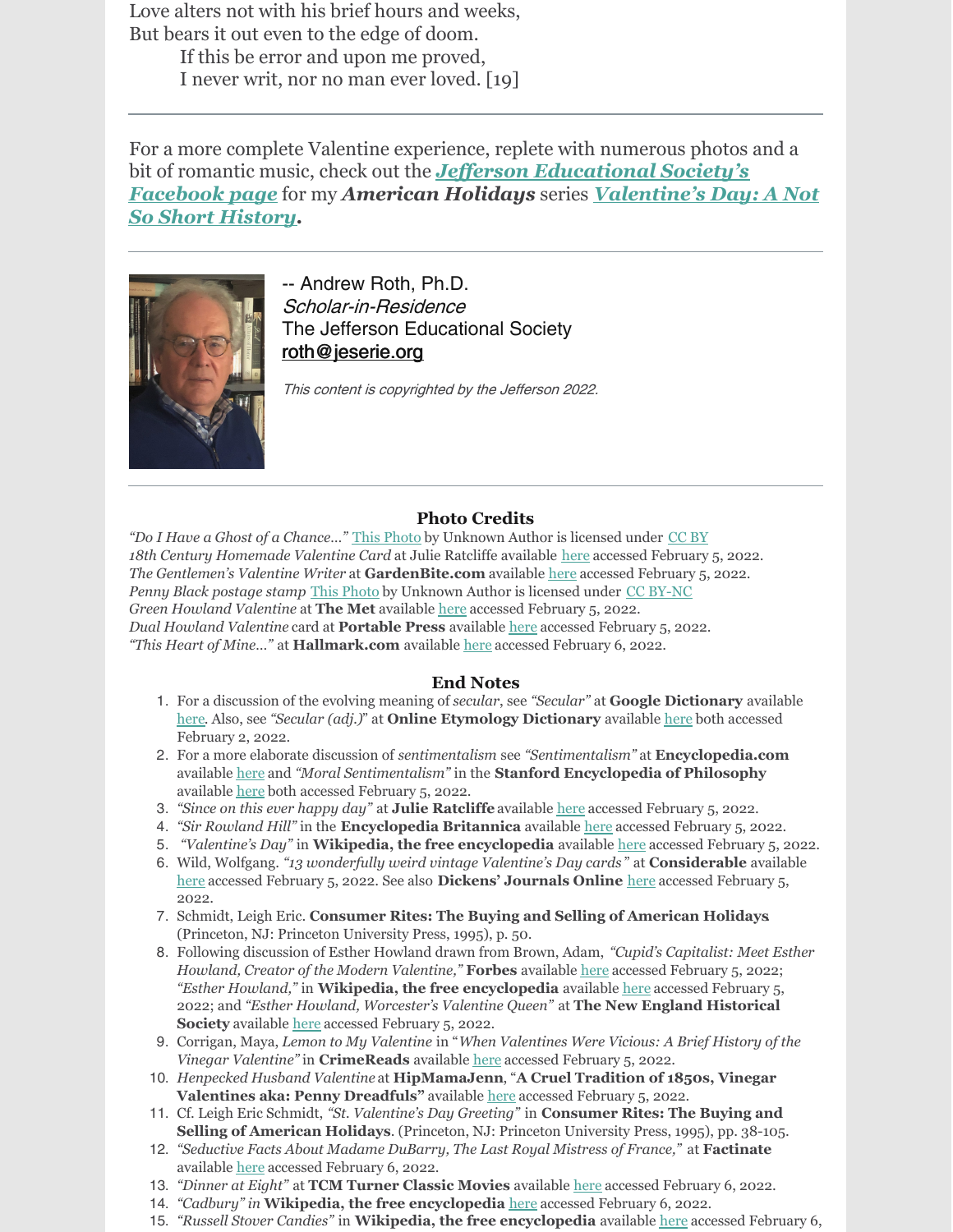2022.

- 16. Oliver, Rae. *"Valentine's Day Gifts 2022: How Much Will We Spend on the Day of Love?"* at **Truly Blog Beyond Ordinary** (January 28, 2022) available [here](https://trulyexperiences.com/blog/valentines-day-gifts-spending/) accessed February 6, 2022.
- 17. This discussion of the rise of Joyce C. Hall and the Hallmark Greeting Card company's impact on Valentine's Day borrows from *"History"* at **Hallmark Inc**. available [here](https://corporate.hallmark.com/about/hallmark-cards-company/history/); *"J.C. Hall"* at **Wikipedia, the free encyclopedia** available [here](https://en.wikipedia.org/wiki/J._C._Hall_(businessman)); *"Joyce. C. Hall"* at **The History Nut of Missouri** available [here](https://the-history-nut-of-missouri.blogspot.com/2017/05/joyce-c-hall-mark.html); *"Hall, J.C."* at **Encyclopedia.com** available [here](https://www.encyclopedia.com/education/economics-magazines/hall-jc), all accessed February 6, 2022; and Leigh Eric Schmidt, *"St. Valentine's Day Greeting"* in **Consumer Rites: The Buying and Selling of American Holidays**. (Princeton, NJ: Princeton University Press, 1995), pp. 94-102.
- 18. Vendler, Helen. **The Art of Shakespeare's Sonnets**. (Cambridge, MA: The Belknap Press of Harvard University Press, 1997), pp. 487-493.
- 19. Shakespeare, William. "Sonnet #116" in Helen Vender's **The Art of Shakespeare's Sonnets**. (Cambridge, MA: The Belknap Press of Harvard University Press, 1997), p. 487.

| <b>Subscribe to our publications mailing</b> |  |
|----------------------------------------------|--|
| list!                                        |  |

**[Subscribe](https://lp.constantcontactpages.com/su/TXbaxH2/BookNotesSubscription?source_id=622034f2-6990-4401-aa86-ad901241ba41&source_type=em&c=) to our Book Notes mailing list!**

## Upcoming JES Programs with Dr. Roth

 $\bullet\bullet\bullet$ 

[American](https://www.jeserie.org/events/details/american-holidays-series-sporting-america) Holidays Series: Sporting America

Tuesday, February 22 12-1:30 p.m. Corry Higher Education Council Corry, PA Featuring Andrew Roth, Ph.D.

In this episode, American Holidays explores Sporting America – its history and development, the changing meaning of the word sport, and the cultural revolution of the "sports" that America celebrates. From horse racing in colonial America to today's Triple Crown, from the "rumble and tumble" of 19th-century fist fighting to mixed-martial arts, from Harry Wright's Cincinnati Red Stockings to today's MLB, from Princeton versus Rutgers to today's College Football Playoffs, from James Naismith hanging a peach basket in the Springfield, Massachusetts YMCA to today's Final Four and NBA Finals, from the Canton Bulldogs and the first "Super Bowl" to today's mega-event NFL championship and many other stops in between, we'll explore the meaning of sports in American life and how Americans celebrate "their sporting life."

> **Click here to [register!](https://www.jeserie.org/events/details/american-holidays-series-sporting-america)**

## The American Tapestry: Exploring [America's](https://www.jeserie.org/events/details/the-american-tapestry-exploring-americas-narrative) Narrative

Tuesday, March 22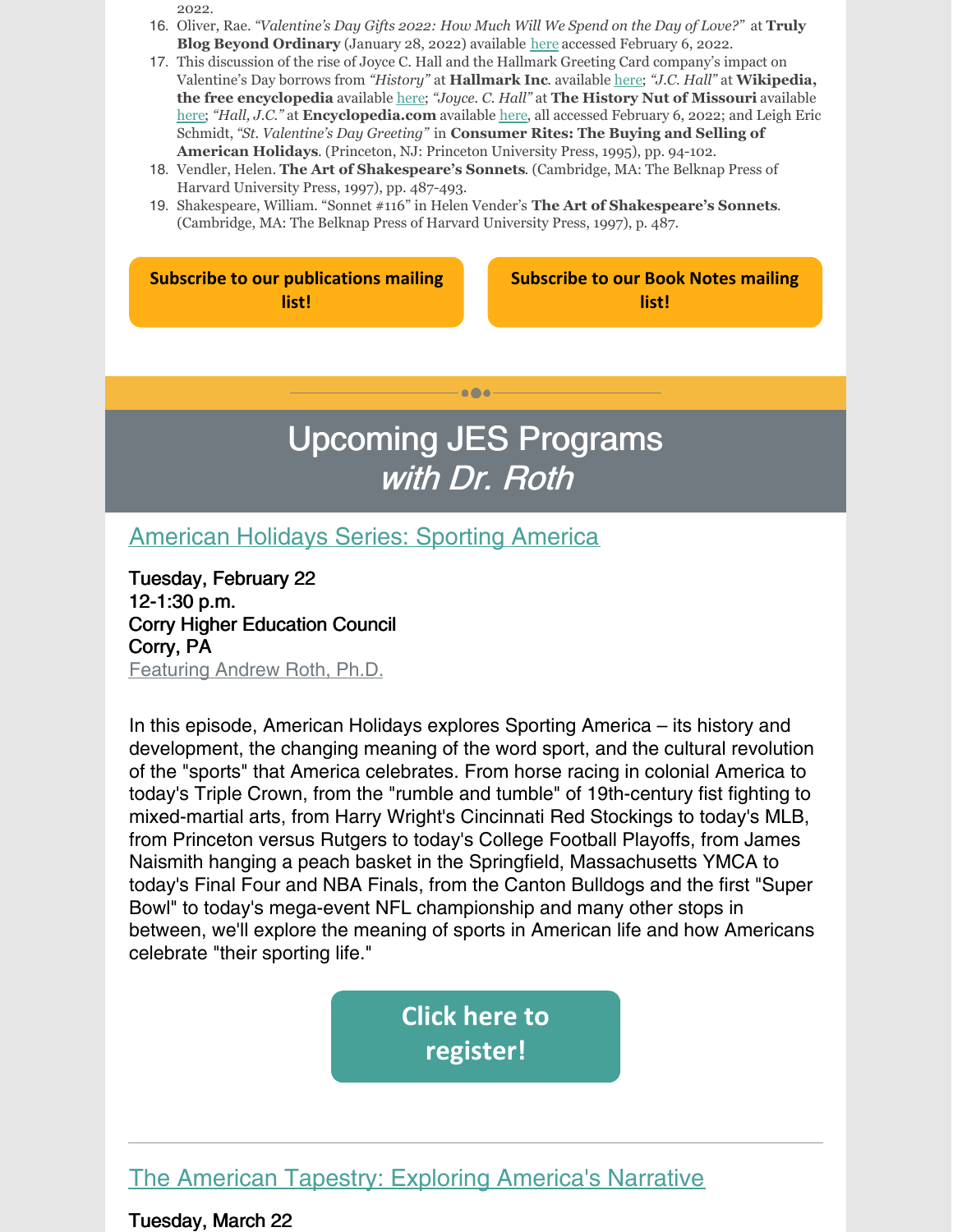12-1:30 p.m. Corry Higher Education Council Corry, PA Featuring Andrew Roth, Ph.D.

The American Tapestry Project continues its investigation of "Freedom's Faultlines: stories of race and gender;" "The American Dream: success stories, how-to stories, Horatio Alger and a nation of hustlers;" "The Immigrant's Tale: America's continuing experiment in building a diverse society;" and concludes with the "Fusion Story: America's fusing of Freedom's Story," the story of selfgovernment and the ongoing struggle between exclusion and inclusion. The rich tapestry of American stories describes the contentious but ever-expanding understanding of America's founding documents – "We the People…"

> **Click here to [register!](https://www.jeserie.org/events/details/the-american-tapestry-exploring-americas-narrative)**

## Important to Note:

- Location: Corry Higher Education Council-- 221 N. Center St. Corry, PA 16407.
- Dates/Times: Tuesday, February 22 & March 22 @ 12 p.m.
- Admission: \$5/person for a brown bag lunch. Prior registration must be made to receive a lunch.
- Admission is free for Erie County students. Use coupon code "eriecountystudents" during registration, and make sure to bring proof of your enrollment in school with you to the event for check-in.
- All program participants will be required to wear masks so long as Erie County is in the "substantial" or "high" transmission rate of community spread on the day of an event. Participants must also provide proof of full Covid-19 vaccination, including a booster shot, or a negative Covid-19 test within the last 72 hours. Please see our FULL Covid-19 policy [here](https://linkprotect.cudasvc.com/url?a=https%3a%2f%2fwww.jeserie.org%2fabout%2fcovid-policy&c=E,1,yIiinzkmHlv4GeC5STwPDu4lwnSOUgP-s16iJxy0kcfAKTFd9PGr4ZnrJYa8MeIw8ccAeGtBk-SckRZ2dU9AUppcx4adXMYWc-bYFmqC0eR8utfkX98,&typo=1).

## In Case You Missed It

Book Notes #88: From Roman Fertility Ritual to Hallmark Moment: A Brief History of [Valentine's](https://www.jeserie.org/uploads/Essays/Book Notes 88 From Roman Fertility Ritual to Hallmark Moment.pdf) Day & Valentine Verse written by Jefferson Scholar-in-Residence Dr. Andrew Roth

Offshore Work: Bay Rats' [Adventure](https://www.jeserie.org/uploads/Great Timely Reads/New Frew On the Waterfront - Offshore Work.pdf) Pursued Elusive Blue Pike written by Jefferson Scholar-in-Residence Dr. David Frew

Civil Rights Movement: Disc Jockeys Play Civil [Disobedience](https://www.jeserie.org/uploads/Essays/Teglo - WAKIN US UP Civil Rights Movement Disc Jockeys Play Civil_1.pdf) written by author and historian Tanya Teglo

Can New Americans Reverse Erie's [Population](https://www.jeserie.org/uploads/Essays/Ghosheh - Reverse Population.pdf) Decline? written by